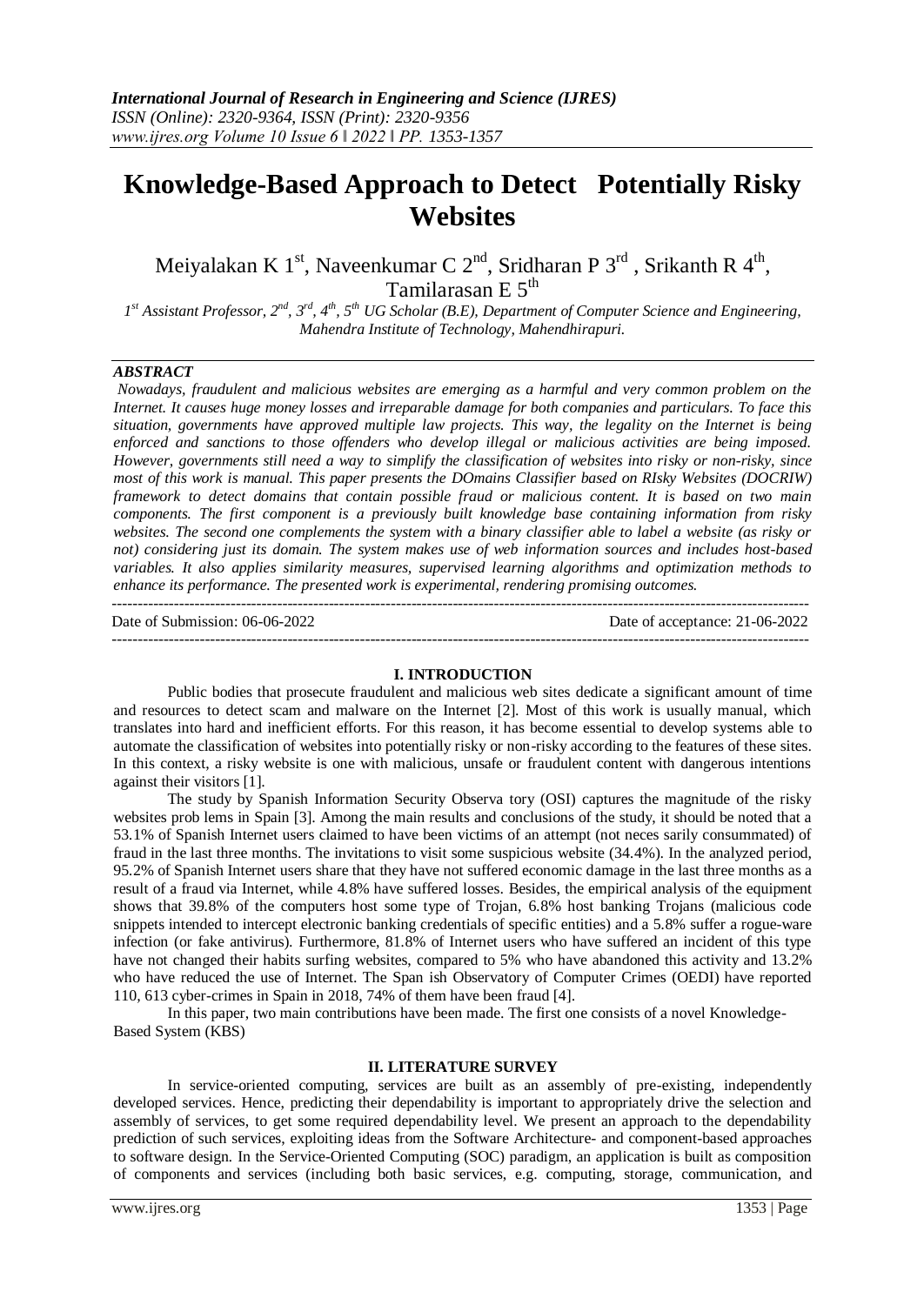"advanced" services that incorporate some complex business logic) provided by several independent providers. A basic requirement for SOC is that support should be given to automatically discover and select the services to be assembled. The "Malicious Web Service s" and "Grid computing" frameworks represent standardization efforts in this area. An important issue for applications built in this way is how to assess, as much as possible automatically to remain compliant with the SOC requirements, their quality, for instance their performance or dependability characteristics. In this paper, we focus on dependability aspects, and provide an approach that lends itself to automatization to predict the service reliability, defined as a measure of its ability to successfully carry out its own task. The main goal of this approach is to define a compositional way for predicting the service reliability that reflects the underlying structure of a service realized within the SOC framework. To this purpose, we exploit ideas taken from Software Architecture and Component-based approaches to software design.

According to the Software Architecture approach, an application is seen as consisting of a set of components that offer and require services, connected through suitable connectors. In particular, special emphasis is given to the connector concept, that embodies all the issues concerning the connection between offered and required services. Hence, a connector can also represent a complex architectural element carrying out tasks that are not limited to the mere transmission of some information, but could also include middleware services such as security and fault-tolerance. Using different types of connectors to assemble the same set of services we can easily experiment the impact on the overall system QoS of different ways of architecting the service assembly.

The problem of composing services to deliver integrated business solutions has been widely studied in the last years. Besides addressing functional requirements, services compositions should also provide agreed service levels. Our goal is to support model-based analysis of service compositions, with a focus on the assessment of non-functional quality attributes, namely performance and reliability. We propose a model driven approach, which automatically transforms a design model of service composition into an analysis model, which then feeds a probabilistic model checker for quality prediction. To bring this approach to fruition, we developed a prototype tool called ATOP, and we demonstrate its use on a simple case study. Service-Oriented Architectures (SOAs) provide a new paradigm for the creation of business applications. This paradigm enforces decentralized developments and distributed systems compositions: new added-value services may be created by composing independently developed services. Malicious Web Service s are an increasingly important and practical instance of SOAs, supported by standards and by specific technology. Typically, service compositions can be orchestrated by using a workflow language, like the Business Process Execution Language (BPEL).

An SOAs can benefit from the Model Driven Development (MDD) paradigm. In essence, this means that models are built to support software engineers in reasoning on the software architecture. As a satisfactory solution is built at the model level, transformation steps (possibly automated) derive the final, platform-specific implementation. In this specific case, model-level analysis should support the early QoS assessment of a service composition. The composition may be assessed at design time, before a concrete binding from the workflow to the externally invoked services is established. It is requested, however, that a specification of the external services in terms of their functional and non-functional attributes is available. The actual binding to concrete services may then be established dynamically at run time, provided that the selected concrete services fulfil their specification. This may be enforced by a suitable QoS-driven binding mechanism. The model may be used also to support evolution of the software architecture. It can also be useful to devise suitable reconfiguration strategies for the dynamic contexts where the application will be deployed. Once the application is running, model-based .

## **III. EXISTING METHOD**

In existing, they have focused on predicting reliability of various factors involved in building enterprise application, nonetheless, considered reliability of remote Malicious Web Service as constants. For remote Malicious Web Service s the vender will provide probabilistic details about the flow of executing user requests. Here we use CSPN (Cryptanalysis of Substitution-Permutation Networks) model technique This model deals more with design time problems and does not reflect the impact of problems that occur at runtime. They have studied in detail transactional dependency among different type of Malicious Web Service s. CSPN is Substitution-permutation network (SPN). In cryptography, an SP-network, or SPN, is a series of linked mathematical operations used in block cipher algorithms such as AES.

## **IV. PROPOSED SYSTEM**

A novel method for Quos metrification based on Hidden Markov Models (HMM), which further suggests an optimal path for the execution of user requests. The users can weigh their options directly and individually, for themselves. We use Hidden Markov Models for Building a directed graph among hidden states of component Malicious Web Service s used in composition. Analyzing the current status of each vertex of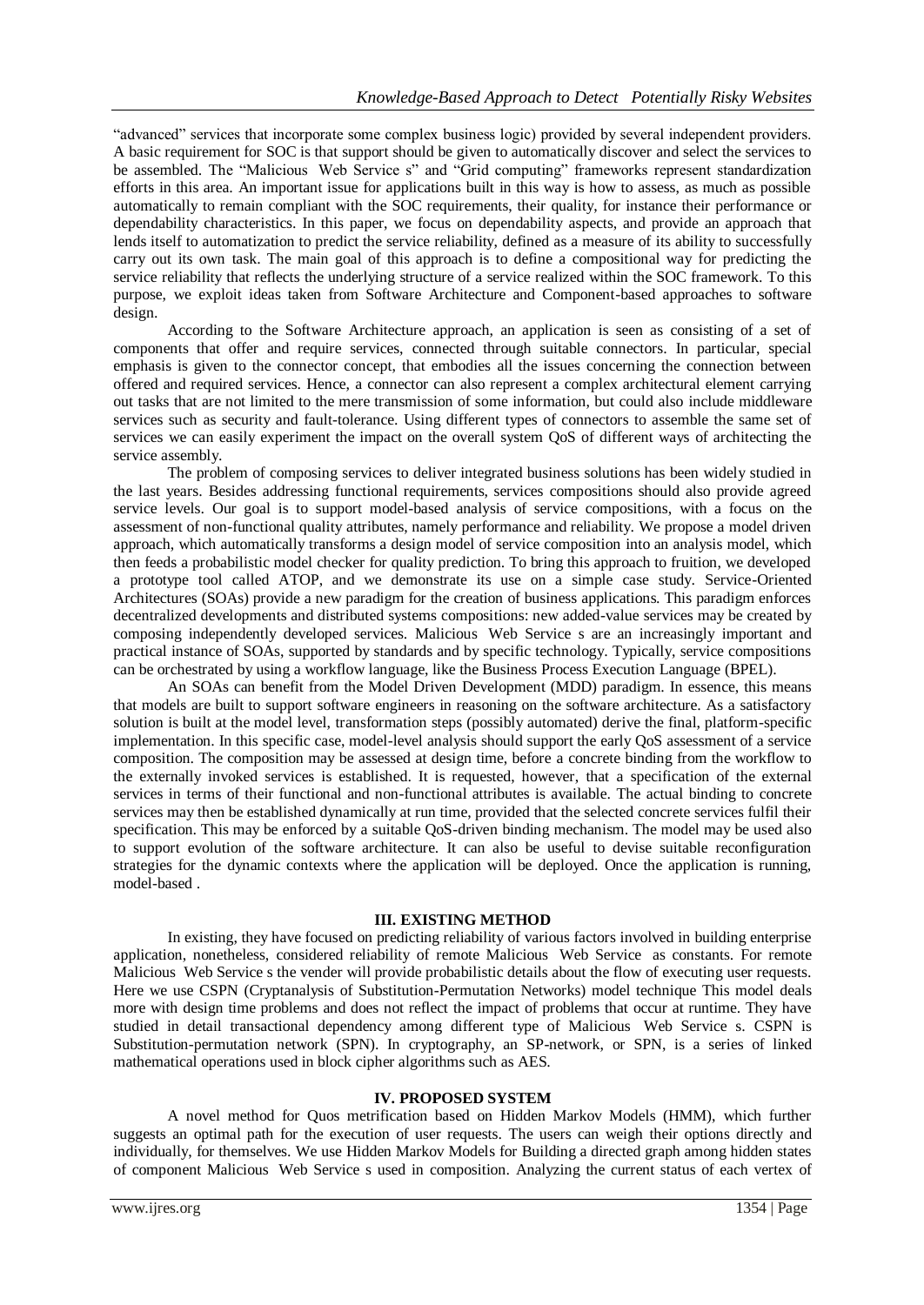directed graph i.e., underlying hidden states. Predicting hidden states behaviour in terms of response time during nth time interval t. Finally, selecting optimal Malicious Web Service s used in composition based on hidden states behaviour. A hidden Markov model (HMM) is a statistical Markov model in which the system being modelled is assumed to be a Markov process with unobserved (*hidden*) states. An HMM can be presented as the simplest dynamic Bayesian network. The mathematics behind the HMM were developed by L. E. Baum and coworkers. It is closely related to an earlier work on the optimal nonlinear filtering problem by Ruslan L. Stratonovich, who was the first to describe the forward-backward procedure.

In simpler Markov models (like a Markov chain), the state is directly visible to the observer, and therefore the state transition probabilities are the only parameters. In a HMM, the state is not directly visible, but the output, dependent on the state, is visible. Each state has a probability distribution over the possible output tokens. Therefore, the sequence of tokens generated by an HMM gives some information about the sequence of states. The adjective 'hidden' refers to the state sequence through which the model passes, not to the parameters of the model; the model is still referred to as a 'hidden' Markov model even if these parameters are known exactly.

Hidden Markov models are especially known for their application in temporal pattern recognition such as speech, handwriting, gesture recognition, part-of-speech tagging, musical score following, partial discharges and bioinformatics.

### **4.3 The agency role of voice assistants**

In their recommender agent function, VAs attempt to predict which items a goal consumer will like primarily based totally on expressed possibilities or implicit behaviors (Shen, 2014). This shape of recommender machine might also additionally update conventional decisionmaking while clients experience time constraints or apprehend the referrer as a specially informed source (Olshavsky & Granbois, 1979). Endcustomers usually examine a digital agent on its cappotential to customize hints that fulfill their needs. Consumers undertake algorithmic recommender structures if they may be believed to in shape their interests (Abdollahpouri et al., 2019). Higher accuracy of hints from a platform interprets into now no longer handiest an growth in patron pleasure however additionally their ordinary agree with withinside the technology (Li  $\&$ Karahanna, 2015). In this context, advice effects might also additionally correspond to patron possibilities greater carefully than in the event that they had selected independently (André et al., 2018). Due to their primary function in a complicated commercial enterprise network (Snehota & Hakansson, 1995), VAs do now no longer don't forget customers because the handiest stakeholders profiting from the advice outcome. The strategic desires of the retailer, merchant, advertiser, and voice assistant itself, might also additionally fluctuate from the ones of end-customers. Thus, the consumer isn't the only awareness of a advice in nearly each transaction at the VA. For instance, a VA would possibly suggest a personal label over a patron emblem following the retailer's goal to unexpectedly develop its stocks in a selected product category. Thus, the goals of numerous events want to coexist (Abdollahpouri et al., 2019). The last purpose of advice personalization is the automation of the shopping for experience. Throughout the gathering of considerable volumes of private and behavioral information, VAs can push customers to automate repurchase, for instance, via "subscribe & save" promotional activities, an increasing number of famous at the e-trade websites. According to André et al. (2018), this strength of legal professional toward VAs is going on the price of higher-order mental tactics along with feelings and ethical judgments. In the context of buy automation, clients would possibly have aspirational possibilities that fluctuate from the possibilities counseled via way of means of their beyond behavior. These meta possibilities, additionally known as possibilities over possibilities (Jeffrey, 1974), are obvious withinside the case of an environmentally conscious man or woman who desires to use much less bottled water however is often reminded to shop for plastic bottles. The inherent anxiety among the actual-self and the ideal-self represents a boundary for the ones clients who comply with VAs' hints to automate repurchases.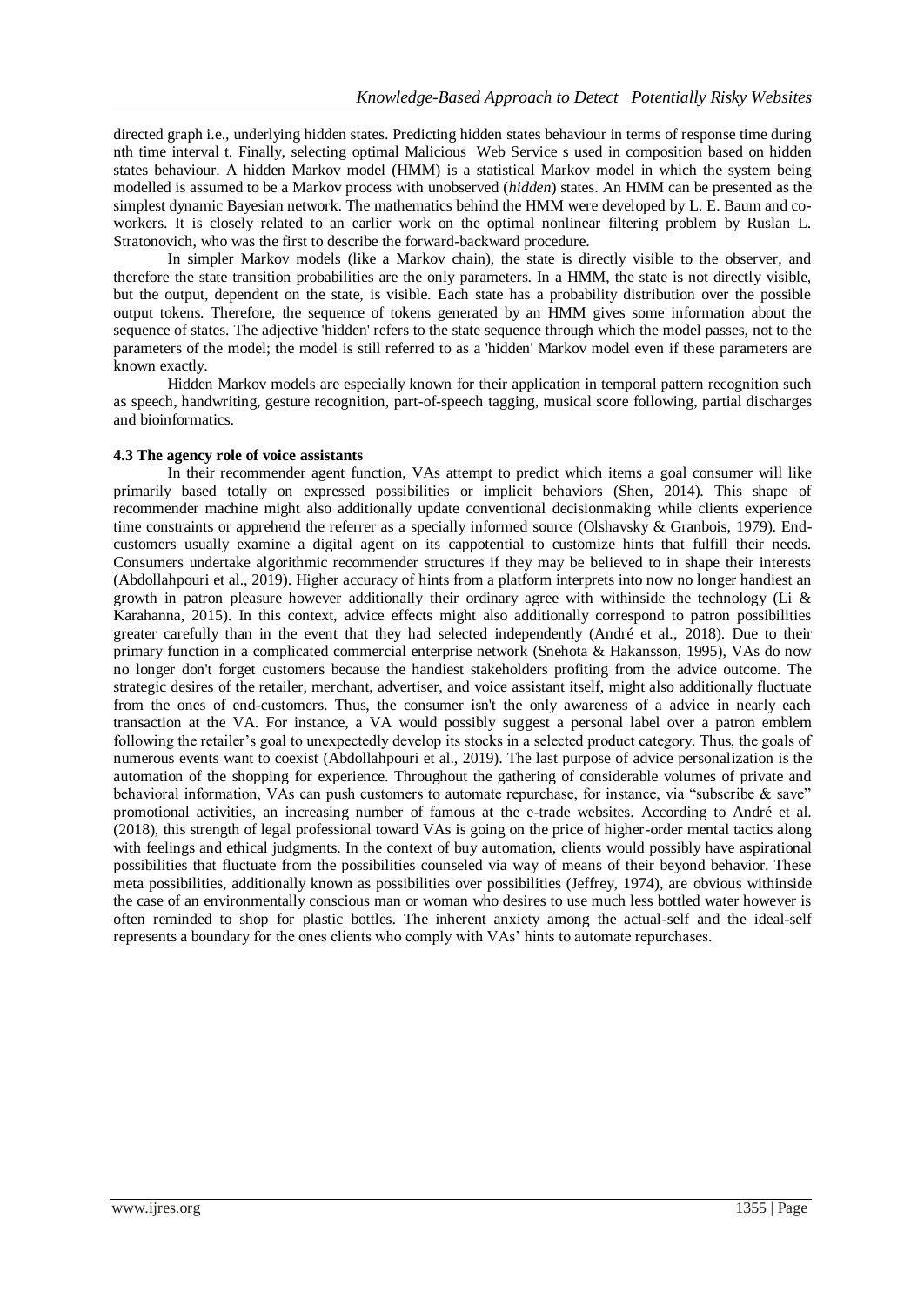



Fig. 5.3. Example of a simple case in composite Malicious Web Service (CWS) with various hidden scenarios. (a) Basic composition (simple case) (b) Optimal composition of Malicious Web Service s